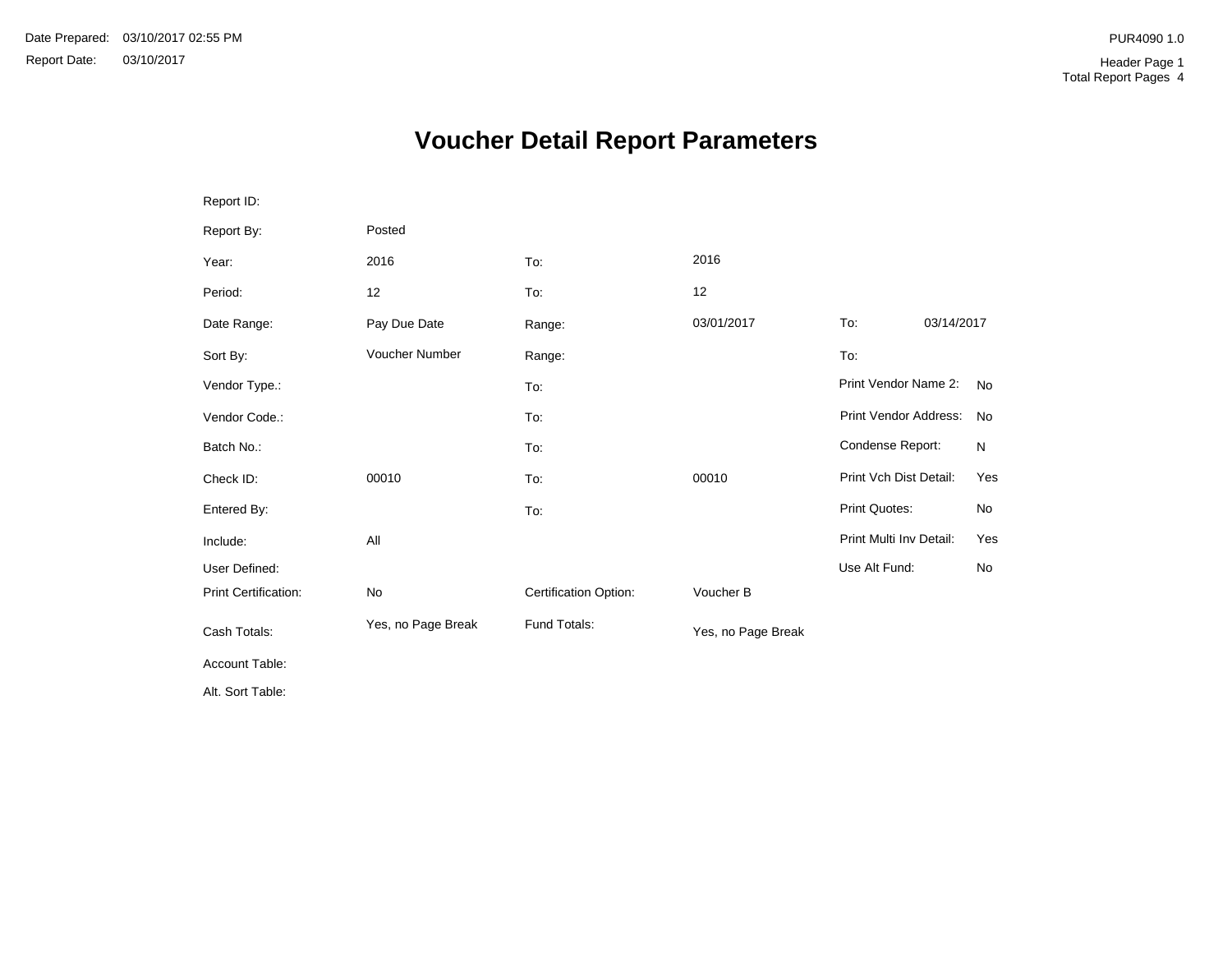Report Date: 03/10/2017

### **TOWN OF OSSINING**

## **Voucher Detail Report**

Prepared By: SHARON Page 1 of 4

| Voucher No.                                | <b>Vendor Code</b><br><b>Stub-Description</b>                                              |                                 | <b>Vendor Name</b>                                                                                         |                                  | <b>Voucher Amt.</b>        | Pay Due                                 | Approved                                  |                         |                                             |                   |                                                  |
|--------------------------------------------|--------------------------------------------------------------------------------------------|---------------------------------|------------------------------------------------------------------------------------------------------------|----------------------------------|----------------------------|-----------------------------------------|-------------------------------------------|-------------------------|---------------------------------------------|-------------------|--------------------------------------------------|
| <b>Voucher Date</b><br><b>Invoice Date</b> | <b>Batch</b><br><b>Invoice No.</b>                                                         | Req. No.<br><b>Recur Months</b> | Reg. Date<br><b>Refund Year</b>                                                                            | PO No.<br>Taxable                | PO Date<br><b>Ref No</b>   | <b>Ordered By</b><br><b>Approved By</b> | Fisc Year Check ID<br>Period Contract No. |                         | <b>Check No. Check Date</b><br>Disc. %      | Non Disc.         | <b>Cash Account</b><br>Disc. Amt.                |
| 20162782                                   |                                                                                            |                                 | VILLAGE CLK SVCS IMA 2016 - AMT DUE BACK T( 0000150028                                                     |                                  |                            | <b>VILLAGE OF OSSINING</b>              |                                           | 15,164.07               |                                             | 03/14/2017        |                                                  |
| 02/27/2017                                 |                                                                                            |                                 |                                                                                                            |                                  |                            |                                         | 2016 00010                                |                         |                                             |                   | 0200.0000.0000                                   |
| 02/27/2017                                 | 2016 IMA SERVICES                                                                          |                                 |                                                                                                            |                                  |                            |                                         | 12                                        |                         | 0.00                                        | 0.00              | 0.00                                             |
| <b>Detail Item</b><br>$\mathbf 1$          | <b>Item Description</b><br><b>Account No.</b><br>010.0010.2351                             |                                 | VILLAGE CLK SVCS IMA 2016 - AMT DUE BACK TO VILLAGE<br><b>Account Description</b><br>REIMB FROM VILL-CLERK |                                  | Taxable<br><b>Note</b>     | <b>Quantity Unit</b><br>0               | <b>Unit Cost</b><br>0.0000                | Ext. Cost<br>15,164.07  | Disc. %<br>0.00<br><b>Percent</b><br>100.00 | Non Disc.<br>0.00 | Disc. Amt.<br>0.00<br><b>Amount</b><br>15,164.07 |
| 20162783                                   |                                                                                            | 2016 SEWER IMA CHARGES          |                                                                                                            | 0000150028                       |                            | <b>VILLAGE OF OSSINING</b>              |                                           | 143,052.00              |                                             | 03/14/2017        |                                                  |
| 02/27/2017                                 |                                                                                            |                                 |                                                                                                            |                                  |                            |                                         | 2016 00010                                |                         |                                             |                   | 0200.0000.0000                                   |
| 02/27/2017                                 | 12312016                                                                                   |                                 |                                                                                                            |                                  |                            |                                         | 12                                        |                         | 0.00                                        | 0.00              | 0.00                                             |
| <b>Detail Item</b><br>$\mathbf 1$          | <b>Item Description</b><br>Account No.<br>045.8120.0475                                    | 2016 SEWER IMA CHARGES          | <b>Account Description</b><br>VILLAGE OSS.CONTRACTUAL                                                      |                                  | Taxable<br><b>Note</b>     | <b>Quantity Unit</b><br>$\Omega$        | <b>Unit Cost</b><br>0.0000                | Ext. Cost<br>143,052.00 | Disc. %<br>0.00<br><b>Percent</b><br>100.00 | Non Disc.<br>0.00 | Disc. Amt.<br>0.00<br>Amount<br>143,052.00       |
| 20162784                                   |                                                                                            |                                 | 2016 NYS DIVISION OF YOUTH SERVICES FUNDS 0000150028                                                       |                                  |                            | VILLAGE OF OSSINING                     |                                           | 876.00                  |                                             | 03/14/2017        |                                                  |
| 03/03/2017                                 |                                                                                            |                                 |                                                                                                            |                                  |                            |                                         | 2016 00010                                |                         |                                             |                   | 0200.0000.0000                                   |
| 03/03/2017                                 | 2016                                                                                       |                                 |                                                                                                            |                                  |                            |                                         | 12                                        |                         | 0.00                                        | 0.00              | 0.00                                             |
| <b>Detail Item</b><br>1                    | <b>Item Description</b><br>2016 NYS DIVISION OF YOUTH SERVICES FUNDS DUE TO<br>THE VILLAGE |                                 | Taxable                                                                                                    | <b>Quantity Unit</b><br>$\Omega$ | <b>Unit Cost</b><br>0.0000 | Ext. Cost<br>876.00                     | Disc. %<br>0.00                           | Non Disc.<br>0.00       | Disc. Amt.<br>0.00                          |                   |                                                  |
|                                            | <b>Account No.</b><br>010.7310.0475                                                        |                                 | <b>Account Description</b><br>PROGRAMS-CONTRACTUAL                                                         | TOWN GENERAL-RECREATION          | <b>Note</b>                |                                         |                                           |                         | <b>Percent</b><br>100.00                    |                   | <b>Amount</b><br>876.00                          |
| 20162785                                   |                                                                                            |                                 | LED STREETLIGHT CONVERSION ENERGY PERF 0000701468                                                          |                                  |                            | LUMEN LIGHT SOLUTIONS LLC               |                                           | 104,865.64              |                                             | 03/14/2017        |                                                  |
| 03/03/2017                                 |                                                                                            |                                 |                                                                                                            | 5121                             | 03/08/2016                 |                                         | 2016 00010                                |                         |                                             |                   | 0200.0000.0000                                   |
| 06/20/2016                                 | 06202016                                                                                   |                                 |                                                                                                            |                                  |                            |                                         | 12                                        |                         | 0.00                                        | 0.00              | 0.00                                             |
| <b>Detail Item</b>                         | <b>Item Description</b>                                                                    | CONTRACT-COBRA HEADS COMPLETED  | LED STREETLIGHT CONVERSION ENERGY PERFORMANCE                                                              |                                  | Taxable                    | <b>Quantity Unit</b><br>$\Omega$        | <b>Unit Cost</b><br>0.0000                | Ext. Cost<br>104,865.64 | Disc. %<br>0.00                             | Non Disc.<br>0.00 | Disc. Amt.<br>0.00                               |
|                                            | <b>Account No.</b>                                                                         |                                 | <b>Account Description</b>                                                                                 |                                  | <b>Note</b>                |                                         |                                           |                         | <b>Percent</b>                              |                   | <b>Amount</b>                                    |
|                                            | 037.5182.2197                                                                              |                                 | 2015 LED STREET LIGHTING                                                                                   |                                  |                            |                                         |                                           |                         | 100.00                                      |                   | 104,865.64                                       |
| 20162796                                   |                                                                                            |                                 | EMERGENCY CALL: REMOVAL OF TREE ON WIRI 0000701566                                                         |                                  |                            | FOREVER GREEN TREE CARE, LLC            |                                           | 500.00                  |                                             | 03/14/2017        |                                                  |
| 03/08/2017                                 |                                                                                            |                                 |                                                                                                            |                                  |                            |                                         | 2016 00010                                |                         |                                             |                   | 0200.0000.0000                                   |
| 11/30/2016                                 | 11302016                                                                                   |                                 |                                                                                                            | M                                |                            |                                         | 12                                        |                         | 0.00                                        | 0.00              | 0.00                                             |
| Detail Item<br>-1                          | <b>Item Description</b><br>LANE                                                            |                                 | EMERGENCY CALL: REMOVAL OF TREE ON WIRE AT CEDAR                                                           |                                  | Taxable<br>М               | <b>Quantity Unit</b>                    | <b>Unit Cost</b><br>500.0000              | Ext. Cost<br>500.00     | Disc. %<br>0.00                             | Non Disc.<br>0.00 | Disc. Amt.<br>0.00                               |
|                                            | Account No.                                                                                |                                 | <b>Account Description</b>                                                                                 |                                  | <b>Note</b>                |                                         |                                           |                         | Percent                                     |                   | Amount                                           |
|                                            | 010.7110.0438                                                                              |                                 | TREE CARE SERVICES                                                                                         |                                  |                            |                                         |                                           |                         | 100.00                                      |                   | 500.00                                           |
| 20162797                                   | <b>WORK CLOTHES (MUSE)</b>                                                                 |                                 |                                                                                                            | 0000020030                       |                            | <b>BOB'S ARMY &amp; NAVY STORE</b>      |                                           | 50.00                   |                                             | 03/14/2017        |                                                  |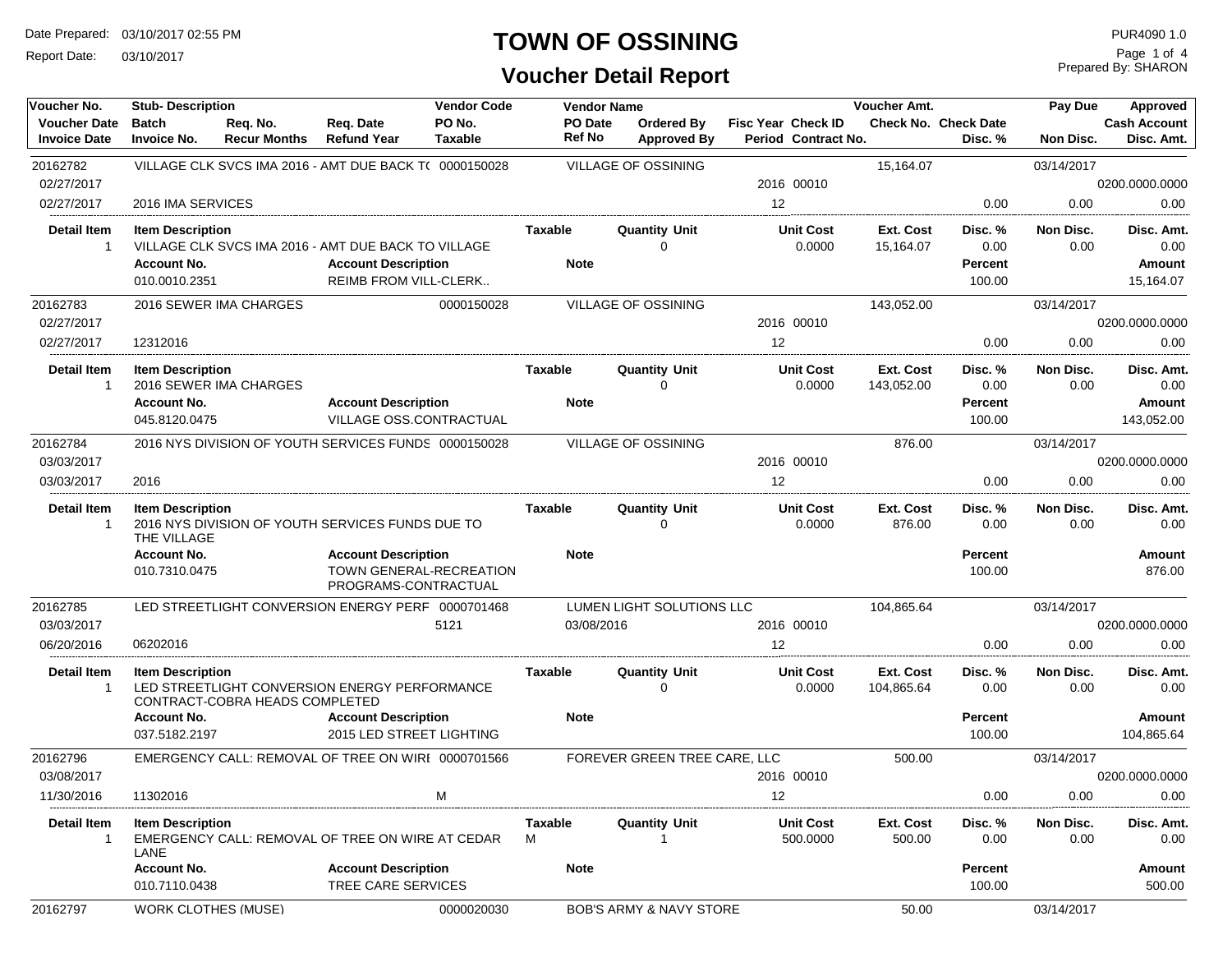Report Date: 03/10/2017

#### **TOWN OF OSSINING**

**Voucher Detail Report**

| Voucher No.                                | <b>Stub-Description</b>                               |                                     |                                                                                                               | <b>Vendor Code</b>         |                     | <b>Vendor Name</b> |                                                                                    |    |                                                  | <b>Voucher Amt.</b>   |                                        | Pay Due           | <b>Approved</b>                   |
|--------------------------------------------|-------------------------------------------------------|-------------------------------------|---------------------------------------------------------------------------------------------------------------|----------------------------|---------------------|--------------------|------------------------------------------------------------------------------------|----|--------------------------------------------------|-----------------------|----------------------------------------|-------------------|-----------------------------------|
| <b>Voucher Date</b><br><b>Invoice Date</b> | <b>Batch</b><br><b>Invoice No.</b>                    | Req. No.<br><b>Recur Months</b>     | Req. Date<br><b>Refund Year</b>                                                                               | PO No.<br><b>Taxable</b>   | <b>Ref No</b>       | <b>PO</b> Date     | Ordered By<br><b>Approved By</b>                                                   |    | <b>Fisc Year Check ID</b><br>Period Contract No. |                       | <b>Check No. Check Date</b><br>Disc. % | Non Disc.         | <b>Cash Account</b><br>Disc. Amt. |
| 20162797                                   | <b>WORK CLOTHES (MUSE)</b>                            |                                     |                                                                                                               | 0000020030                 |                     |                    | <b>BOB'S ARMY &amp; NAVY STORE</b>                                                 |    |                                                  |                       |                                        |                   |                                   |
| 03/09/2017                                 |                                                       |                                     |                                                                                                               |                            |                     |                    |                                                                                    |    | 2016 00010                                       |                       |                                        |                   | 0200.0000.0000                    |
| 12/13/2016                                 | 8955                                                  |                                     |                                                                                                               | M                          |                     |                    |                                                                                    | 12 |                                                  |                       | 0.00                                   | 0.00              | 0.00                              |
| <b>Detail Item</b><br>1                    | <b>Item Description</b><br><b>WORK CLOTHES (MUSE)</b> |                                     |                                                                                                               |                            | <b>Taxable</b><br>м |                    | <b>Quantity Unit</b>                                                               |    | Unit Cost<br>50.0000                             | Ext. Cost<br>50.00    | Disc. %<br>0.00                        | Non Disc.<br>0.00 | Disc. Amt.<br>0.00                |
|                                            | <b>Account No.</b><br>010.6772.0416                   |                                     | <b>Account Description</b><br>UNIFORMS                                                                        |                            | <b>Note</b>         |                    |                                                                                    |    |                                                  |                       | <b>Percent</b><br>100.00               |                   | <b>Amount</b><br>50.00            |
| 20162798                                   |                                                       |                                     | CONSULTING SERVICES - STONY LODGE REZON 0000701465                                                            |                            |                     |                    | SILVERBERG ZALANTIS, LLP                                                           |    |                                                  | 104.00                |                                        | 03/14/2017        |                                   |
| 03/09/2017                                 |                                                       |                                     |                                                                                                               |                            |                     |                    |                                                                                    |    | 2016 00010                                       |                       |                                        |                   | 0200.0000.0000                    |
|                                            | 11022016                                              |                                     |                                                                                                               | A                          |                     |                    |                                                                                    | 12 |                                                  |                       | 0.00                                   | 0.00              | 0.00                              |
| <b>Detail Item</b><br>$\overline{1}$       | <b>Item Description</b>                               |                                     | CONSULTING SERVICES - STONY LODGE REZONING                                                                    |                            | Taxable<br>Α        |                    | <b>Quantity Unit</b><br>$\Omega$                                                   |    | <b>Unit Cost</b><br>0.0000                       | Ext. Cost<br>104.00   | Disc. %<br>0.00                        | Non Disc.<br>0.00 | Disc. Amt.<br>0.00                |
|                                            | <b>Account No.</b><br>033.0033.0065.3039              |                                     | <b>Account Description</b><br>PLANNING BOARD/ENGINEERING<br>FEES ESCROW.RIVER KNOLL -<br>STONY LODGE PROPERTY |                            | <b>Note</b>         |                    |                                                                                    |    |                                                  |                       | <b>Percent</b><br>100.00               |                   | <b>Amount</b><br>104.00           |
| 20162799                                   |                                                       |                                     | REFUND OF OVERPAYMENTS OF SCHOOL TAXE: 0000230251                                                             |                            |                     |                    | <b>WELLS FARGO HOME MORTAGE</b>                                                    |    |                                                  | 1,359.85              |                                        | 03/14/2017        |                                   |
| 03/09/2017                                 |                                                       |                                     |                                                                                                               |                            |                     |                    |                                                                                    |    | 2016 00010                                       |                       |                                        |                   | 0200.0000.0000                    |
|                                            |                                                       |                                     |                                                                                                               |                            |                     |                    |                                                                                    | 12 |                                                  |                       | 0.00                                   | 0.00              | 0.00                              |
| Multi Inv Num<br>02282017                  |                                                       | <b>Multi Inv Date</b><br>12/27/2016 |                                                                                                               | Multi Inv Amt.<br>1,359.85 |                     |                    | <b>Multi Inv Stub Desc</b><br>MANCINI, 51 HUDSON POINT LN., 554203 97.15-1-71./406 |    |                                                  |                       |                                        |                   |                                   |
| Detail Item                                | <b>Item Description</b>                               |                                     |                                                                                                               |                            | Taxable             |                    | <b>Quantity Unit</b>                                                               |    | <b>Unit Cost</b>                                 | Ext. Cost             | Disc. %                                | Non Disc.         | Disc. Amt.                        |
| -1                                         |                                                       |                                     | REFUND OF OVERPAYMENTS OF SCHOOL TAXES                                                                        |                            |                     |                    | ∩                                                                                  |    | 0.0000                                           | 1,359.85              | 0.00                                   | 0.00              | 0.00                              |
|                                            | <b>Account No.</b>                                    |                                     | <b>Account Description</b>                                                                                    |                            | <b>Note</b>         |                    |                                                                                    |    |                                                  |                       | <b>Percent</b>                         |                   | Amount                            |
|                                            | 010.0010.0690                                         |                                     | OVERPAYMENTS                                                                                                  |                            |                     |                    |                                                                                    |    |                                                  |                       | 100.00                                 |                   | 1,359.85                          |
| 20162800                                   | <b>CONSULTING FEES</b>                                |                                     |                                                                                                               | 0000701114                 |                     |                    | <b>CIARCIA ENGINEERING, PC</b>                                                     |    |                                                  | 7,949.50              |                                        | 03/14/2017        |                                   |
| 03/09/2017                                 |                                                       |                                     |                                                                                                               |                            |                     |                    |                                                                                    |    | 2016 00010                                       |                       |                                        |                   | 0200.0000.0000                    |
|                                            |                                                       |                                     |                                                                                                               | M                          |                     |                    |                                                                                    | 12 |                                                  |                       | 0.00                                   | 0.00              | 0.00                              |
| <b>Multi Inv Num</b><br>749                |                                                       | <b>Multi Inv Date</b><br>02/14/2017 |                                                                                                               | Multi Inv Amt.<br>4,687.00 |                     |                    | <b>Multi Inv Stub Desc</b><br><b>PARTH KNOLLS</b>                                  |    |                                                  |                       |                                        |                   |                                   |
| 747                                        |                                                       | 02/14/2017                          |                                                                                                               | 3,262.50                   |                     | <b>RIVER KNOLL</b> |                                                                                    |    |                                                  |                       |                                        |                   |                                   |
| <b>Detail Item</b><br>-1                   | <b>Item Description</b><br><b>CONSULTING FEES</b>     |                                     |                                                                                                               |                            | Taxable<br>м        |                    | <b>Quantity Unit</b><br>0                                                          |    | <b>Unit Cost</b><br>0.0000                       | Ext. Cost<br>7,949.50 | Disc. %<br>0.00                        | Non Disc.<br>0.00 | Disc. Amt.<br>0.00                |
|                                            | Account No.                                           |                                     | <b>Account Description</b>                                                                                    |                            | <b>Note</b>         |                    |                                                                                    |    |                                                  |                       | Percent                                |                   | Amount                            |
|                                            | 033.0033.0065                                         |                                     | PLANNING BOARD/ENGINEERING<br><b>FEES ESCROW</b>                                                              |                            |                     |                    |                                                                                    |    |                                                  |                       |                                        |                   | 3,262.50                          |
|                                            | 033.0033.0065                                         |                                     | PLANNING BOARD/ENGINEERING<br><b>FEES ESCROW</b>                                                              |                            |                     |                    |                                                                                    |    |                                                  |                       |                                        |                   | 4,687.00                          |
| 20162801                                   | <b>CONSULTING FEES</b>                                |                                     |                                                                                                               | 0000060020                 |                     |                    | FREDERICK P. CLARK ASSOCIATES                                                      |    |                                                  | 8,429.50              |                                        | 03/14/2017        |                                   |
| 03/09/2017                                 |                                                       |                                     |                                                                                                               |                            |                     |                    |                                                                                    |    | 2016 00010                                       |                       |                                        |                   | 0200.0000.0000                    |
|                                            |                                                       |                                     |                                                                                                               | M                          |                     |                    |                                                                                    | 12 |                                                  |                       | 0.00                                   | 0.00              | 0.00                              |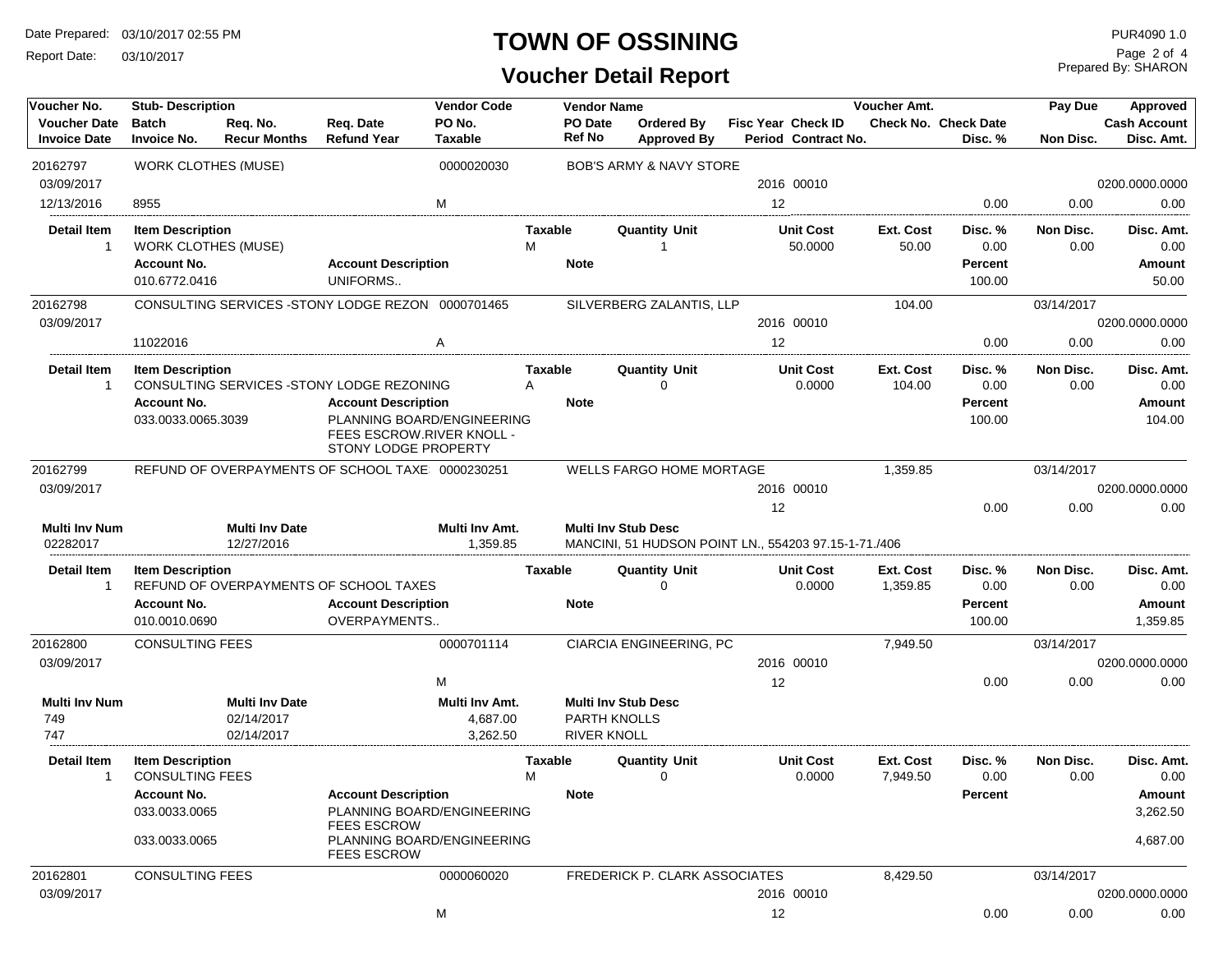Report Date: 03/10/2017

#### **TOWN OF OSSINING**

**Voucher Detail Report**

| Voucher No.                                | <b>Stub-Description</b>                           |                                 |                                                                               | <b>Vendor Code</b><br><b>Vendor Name</b> |                     |                          |                                      |                           | Pay Due                    | Approved                         |                                        |                   |                                   |
|--------------------------------------------|---------------------------------------------------|---------------------------------|-------------------------------------------------------------------------------|------------------------------------------|---------------------|--------------------------|--------------------------------------|---------------------------|----------------------------|----------------------------------|----------------------------------------|-------------------|-----------------------------------|
| <b>Voucher Date</b><br><b>Invoice Date</b> | <b>Batch</b><br><b>Invoice No.</b>                | Req. No.<br><b>Recur Months</b> | Req. Date<br><b>Refund Year</b>                                               | PO No.<br><b>Taxable</b>                 |                     | PO Date<br><b>Ref No</b> | Ordered By<br>Approved By            | <b>Fisc Year Check ID</b> | Period Contract No.        |                                  | <b>Check No. Check Date</b><br>Disc. % | Non Disc.         | <b>Cash Account</b><br>Disc. Amt. |
| 20162801                                   | <b>CONSULTING FEES</b>                            |                                 |                                                                               | 0000060020                               |                     |                          | <b>FREDERICK P. CLARK ASSOCIATES</b> |                           |                            |                                  |                                        |                   |                                   |
| <b>Multi Inv Num</b>                       |                                                   | <b>Multi Inv Date</b>           |                                                                               | Multi Inv Amt.                           |                     |                          | <b>Multi Inv Stub Desc</b>           |                           |                            |                                  |                                        |                   |                                   |
| 4566                                       |                                                   | 10/11/2016                      |                                                                               | 731.00                                   |                     |                          | RIVER KNOLLS PROPOSED REZONING       |                           |                            |                                  |                                        |                   |                                   |
| 4379                                       |                                                   | 08/26/2016                      |                                                                               | 2,255.50                                 |                     |                          | <b>RIVER KNOLLS REZONING</b>         |                           |                            |                                  |                                        |                   |                                   |
| 4856                                       |                                                   | 01/19/2017                      |                                                                               | 5.443.00                                 |                     | <b>PARTH KNOLLS</b>      |                                      |                           |                            |                                  |                                        |                   |                                   |
| <b>Detail Item</b>                         | <b>Item Description</b><br><b>CONSULTING FEES</b> |                                 |                                                                               |                                          | <b>Taxable</b><br>M |                          | <b>Quantity Unit</b>                 |                           | <b>Unit Cost</b><br>0.0000 | Ext. Cost<br>8,429.50            | Disc. %<br>0.00                        | Non Disc.<br>0.00 | Disc. Amt.<br>0.00                |
|                                            | <b>Account No.</b>                                |                                 | <b>Account Description</b>                                                    |                                          |                     | <b>Note</b>              |                                      |                           |                            |                                  | Percent                                |                   | Amount                            |
|                                            | 033.0033.0065.3039                                |                                 |                                                                               | PLANNING BOARD/ENGINEERING               |                     |                          |                                      |                           |                            |                                  |                                        |                   | 2,986.50                          |
|                                            |                                                   |                                 | FEES ESCROW.RIVER KNOLL -                                                     |                                          |                     |                          |                                      |                           |                            |                                  |                                        |                   |                                   |
|                                            | 033.0033.0065.3037                                |                                 | STONY LODGE PROPERTY<br>FEES ESCROW.PARTH KNOLLS - 87<br><b>HAWKES AVENUE</b> | PLANNING BOARD/ENGINEERING               |                     |                          |                                      |                           |                            |                                  |                                        |                   | 5,443.00                          |
| 20162802                                   |                                                   |                                 | REFUND OF OVERPAYMENT - SCHOOL TAX 5542 0000230251                            |                                          |                     |                          | <b>WELLS FARGO HOME MORTAGE</b>      |                           |                            | 8.277.73                         |                                        | 03/14/2017        |                                   |
| 03/10/2017                                 |                                                   |                                 |                                                                               |                                          |                     |                          |                                      |                           | 2016 00010                 |                                  |                                        |                   | 0200.0000.0000                    |
| 02/28/2017                                 | 02282017                                          |                                 |                                                                               |                                          |                     |                          |                                      | 12                        |                            |                                  | 0.00                                   | 0.00              | 0.00                              |
| <b>Detail Item</b>                         | <b>Item Description</b>                           |                                 |                                                                               |                                          | <b>Taxable</b>      |                          | <b>Quantity Unit</b>                 |                           | <b>Unit Cost</b>           | Ext. Cost                        | Disc. %                                | Non Disc.         | Disc. Amt.                        |
|                                            |                                                   |                                 | REFUND OF OVERPAYMENT - SCHOOL TAX 554201 90.18-1-34                          |                                          |                     |                          |                                      |                           | 0.0000                     | 8,277.73                         | 0.00                                   | 0.00              | 0.00                              |
|                                            | <b>Account No.</b>                                |                                 | <b>Account Description</b>                                                    |                                          |                     | <b>Note</b>              |                                      |                           |                            |                                  | <b>Percent</b>                         |                   | Amount                            |
|                                            | 010.0010.0690                                     |                                 | OVERPAYMENTS                                                                  |                                          |                     |                          |                                      |                           |                            |                                  | 100.00                                 |                   | 8,277.73                          |
| <b>Total Vouchers reported:</b>            |                                                   | 11                              |                                                                               |                                          |                     |                          |                                      |                           |                            | <b>Total GL Detail Reported</b>  |                                        |                   | 290,628.29                        |
|                                            |                                                   |                                 |                                                                               |                                          |                     |                          |                                      |                           |                            | <b>Total Amount All Vouchers</b> |                                        |                   | 290,628.29                        |

| <b>Fund</b><br><b>Cash Item</b> |                   |           |         |                      | - - Direct Pay - - - - - - - - - |      |           |
|---------------------------------|-------------------|-----------|---------|----------------------|----------------------------------|------|-----------|
|                                 |                   | Regular   | Prepaid | <b>Wire Transfer</b> | Outstanding                      | Paid | Total     |
| 010 - TOWN GENERAL              |                   |           |         |                      |                                  |      |           |
| 0200.0000.0000                  | <b>TOWN</b>       | 26.227.65 | 0.00    | 0.00                 | 0.00                             | 0.00 | 26,227.65 |
|                                 | <b>Fund Total</b> | 26,227.65 | 0.00    | 0.00                 | 0.00                             | 0.00 | 26,227.65 |
| 033 - TRUST & AGENCY            |                   |           |         |                      |                                  |      |           |
| 0200.0000.0000                  | <b>TOWN</b>       | 16,483.00 | 0.00    | 0.00                 | 0.00                             | 0.00 | 16,483.00 |
|                                 | <b>Fund Total</b> | 16,483.00 | 0.00    | 0.00                 | 0.00                             | 0.00 | 16,483.00 |